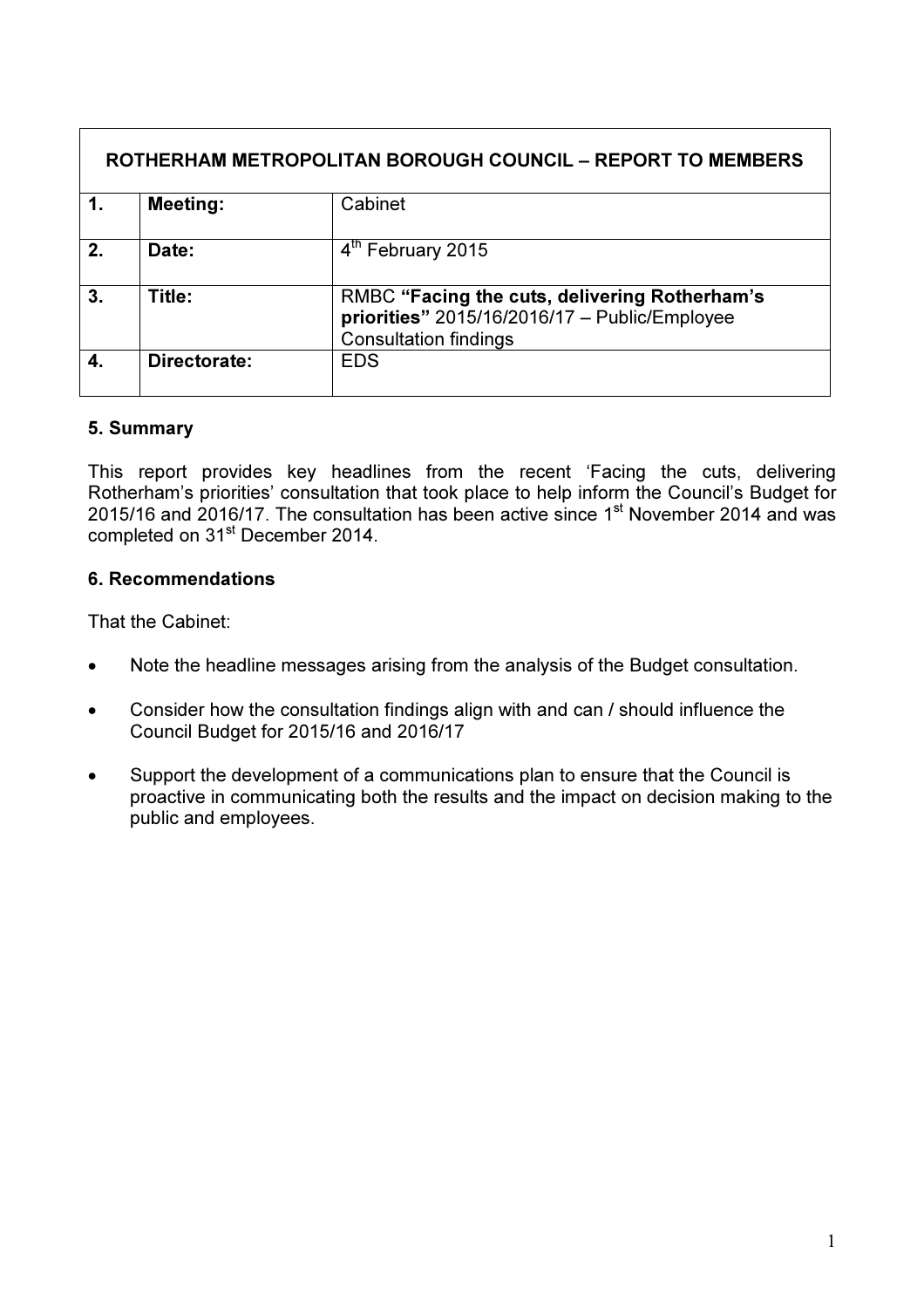# 7. Proposals and Details

The Council has historically undertaken a major consultation exercise to help inform the development of the annual budget. The broad aims of these public and employee consultation exercises have been to:

- Identify the views of residents on their spending priorities for the Council.
- Raise awareness of how the Council sets and agrees its spending priorities.
- Demonstrate to citizens that the Council wants to listen to their views.
- Inform Council decision making.

### 7.1 Methodology

### Public Consultation

The consultation exercises have been undertaken through input from a number of teams across the council including Corporate Finance, Housing & Neighbourhood Area Partnerships and Engagement Service, and Communications and Marketing.

Rotherham residents and partner organisations were asked to give their views on how Rotherham Borough Council's budget should be spent – and where reductions should be made.

The consultation took place during November and December and the Council proposed three priority areas for the budget over the coming year:

- 1. Protecting our most vulnerable children and adults
- 2. Getting people into work and making work pay
- 3. Making our streets cleaner and better

Within these 3 priorities, the council asked people which areas they should focus on within these priorities. And how do we support communities to help themselves.

We also asked whether people would support an increase in council tax.

The consultation invited members of the public and partners to go online at www.rotherham.gov.uk/budget which provided more information and how people can get involved and contribute to the online forum.

- A flyer was produced to promote the online consultation and circulated appropriately and displayed in public buildings.
- It was promoted on screens in Riverside and GP surgeries.

The **Online Forum** went live on November  $10<sup>th</sup>$  and below is an update on the progress so far.

- We have had 49 posts and 1756 views.
- Our main priorities (30 posts)
- Helping people and communities to help themselves (5 posts)
- Budget Saving Ideas (14 posts)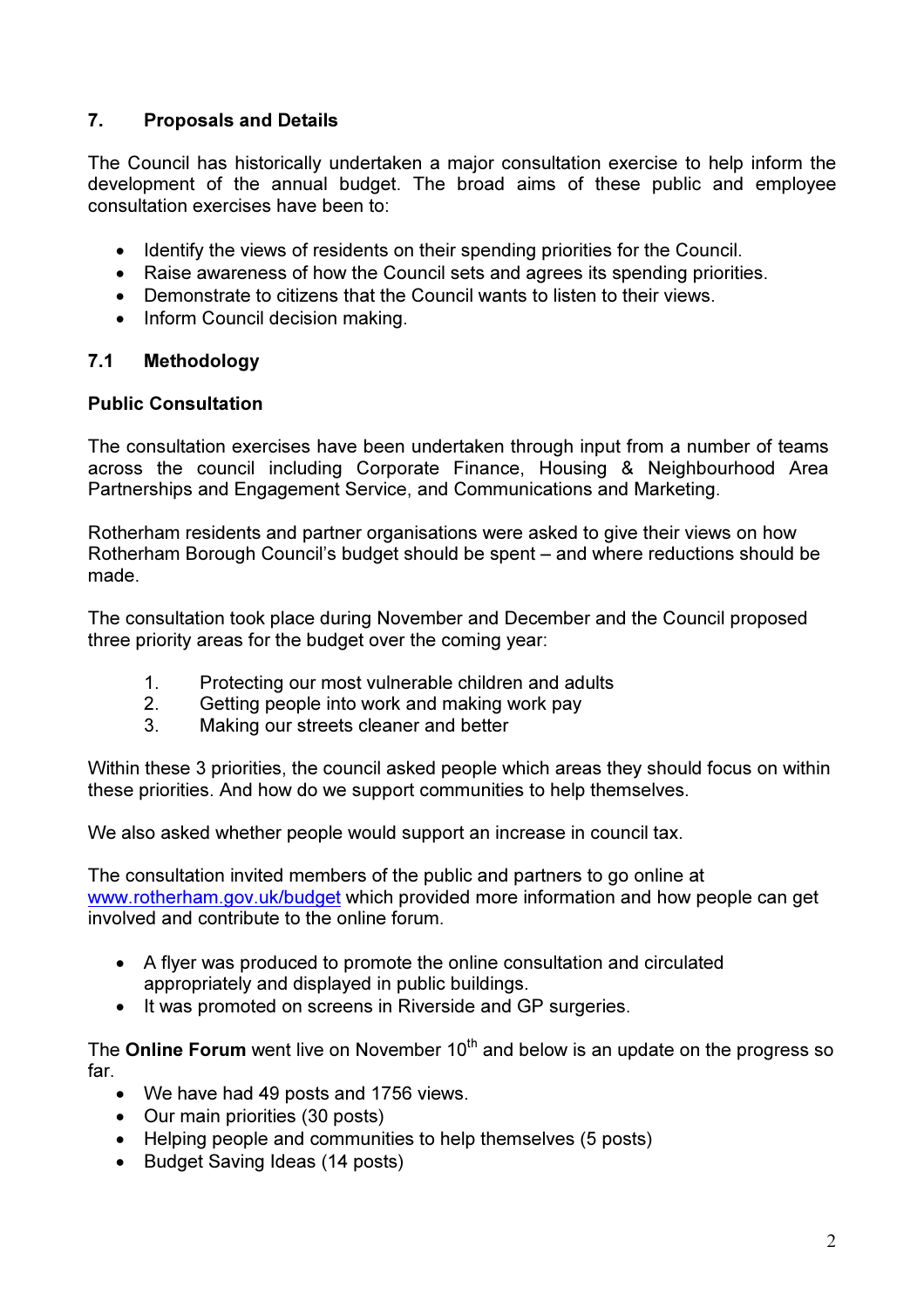The Community Engagement Team has been moderating the Forum during the day, evenings and weekend. On a couple of occasions, posts have been deleted where they have been discriminatory or abusive. When there have been queries, we have responded promptly and where appropriate have asked services for the information. The Forum will be a useful sustainable tool for the Council to use for future consultations providing it is moderated successfully. A few individual suggestions have also been submitted too.

## Consultation with Partners.

A successful consultation workshop took place with the VCS hosted by the Deputy Leader at Voluntary Action Rotherham on 15<sup>th</sup> December with 19 organisations represented.

There was attendance at Area Assembly, Area Housing Panel Meetings, Rother Fed Board Meeting and Parish Council Network meetings to promote the consultation and take views from the attendees.

## Staff Consultation

As part of the budget and priorities consultation Corporate HR undertook an internal exercise to engage employees in the process. This ran from 13 November 2014 until 31 December 2014. The questions for this consultation mirrored those asked of the public on the online forum. The internal consultation took the form of a questionnaire via an online survey tool which allowed us to customise the link and only make it available to employees. Promotion of the consultation was via employee briefings, bulletins and the intranet homepage.

## Findings

## 7.2 Summary of findings (Public Consultation)

### Online Forum

### **Priorities**

- Review Member Allowances to make savings
- Improve the Town Centre for example, through addressing cleanliness and appearance, and its image as a visitor and shopping destination.
- Rebrand Rotherham's image
- Address poor civic leadership
- Publicise what savings we have made so far?
- Provide more information on how the public can contribute to priority 2 "Getting" people into work and making work pay".

### Helping people and communities to help themselves

- Encourage volunteer community clean up campaigns
- Provide free local skips to reduce fly tipping, save clean up and enforcement costs, and promote a sense of self-help and local pride

#### Increase in Council tax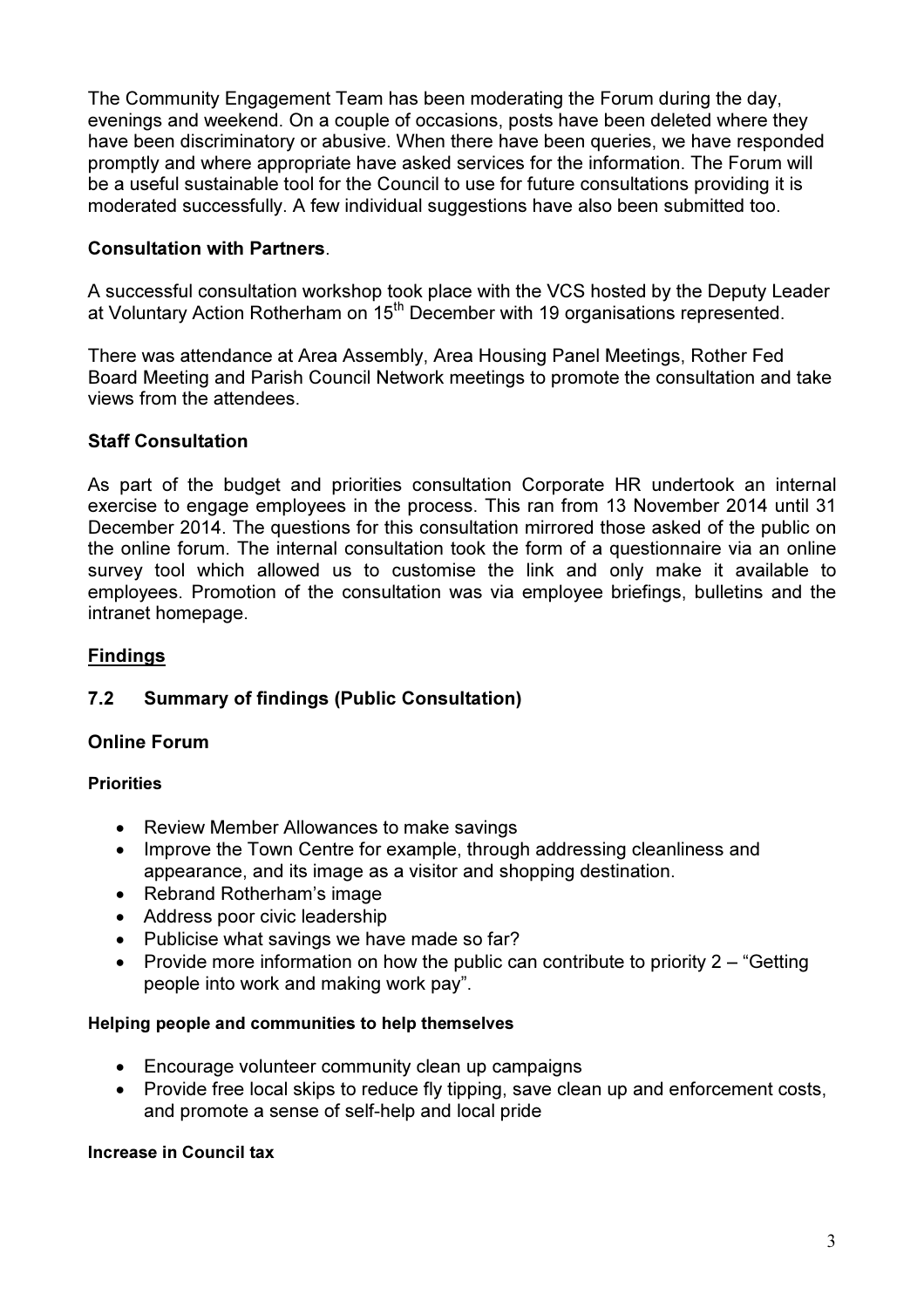• A rise in Council Tax in line with inflation would be acceptable provided detail was given on how the extra money raised would be used.

## Budget Saving Ideas

- Asked for Top 10 spend areas to contribute more effectively towards the consultation.
- How often do we renegotiate with our energy providers?
- Staffing encourage over 55's to take redundancy
- Staffing any vacancies should be filled by internal candidates through skills matching against the jobs
- Use google maps and street view when dealing with applications for drop kerbs instead of a site visit

## Email suggestions/comments

- Prioritise the roads
- LED and dim lighting is dangerous
- Need more investment on country footpaths
- Why are we wasting money on a 'Dead' Town centre

# 7.3 Summary of findings (Partner Consultation)

These are some of the comments and suggestions that have been made by Area Housing Panels, Area Assemblies, and Rother-Fed:

## **Priorities**

- Why have green bins at terrace houses without gardens, people just fill them with household waste which never gets picked up and left on streets.
- Should only maintain walking areas, should let some grass areas blossom especially where flowers look nice.
- Worried about the impact the cuts will have on vulnerable and disabled people who are becoming more isolated.
- Would like more information about the budget saving proposals to enable them to influence any decisions.
- Need more detail on how we will make work pay?
- Priority area 2 "Getting people into work" is the responsibility of the DWP and Job Centre Plus. We should leave it to them to address as we don't have the expertise to make a meaningful difference.
- Need to ensure people are skilled appropriately to take up jobs.
- Need to assess what we are legally obliged to provide.
- Need to have a clear vision for the council and make it a flagship council for good practice again by taking risks if necessary.

### Helping people and communities to help themselves

• Would welcome the opportunity for us to help communities help themselves e.g. volunteers running services such as libraries following good practice in Sheffield and America.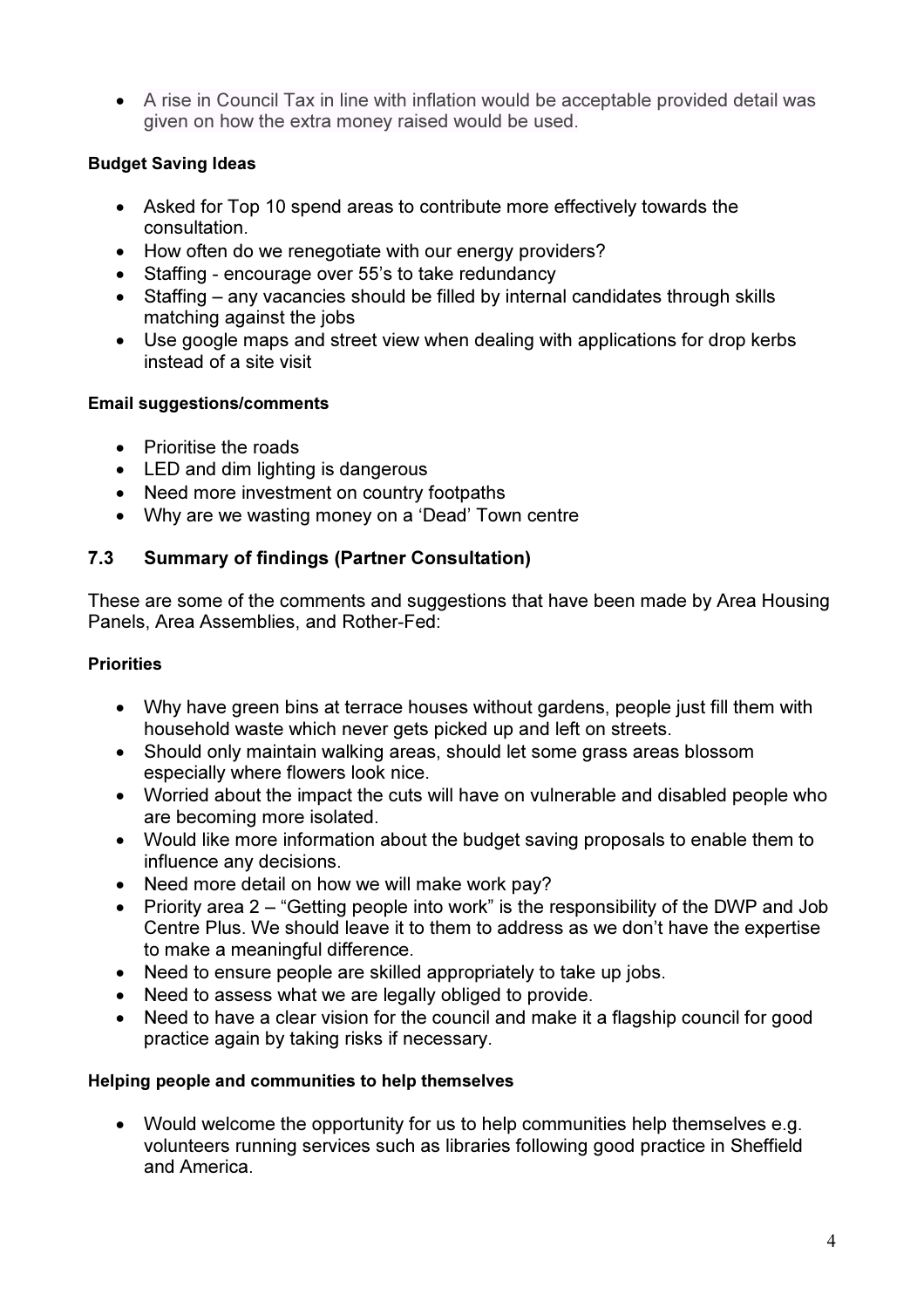- Affluent communities tend to be more skilled to volunteer and run services; we need to do more in deprived areas where skills and capacity are short.
- Need to outsource some services to the private sector and voluntary sector.
- Need to help entrepreneurs with business start-ups to get more investment into Rotherham.

## Increase in Council tax

• Some would agree with a rise in council tax if budgets became further reduced.

# 7.4 Summary of the findings from the consultation with the VCS

The emerging themes from the wider voluntary and community sector were to prioritise:

- Increase Town Centre regeneration
- Promote Volunteering and enable community self-help
- Review the councils approach to commissioning services to make it fairer, less bureaucratic, and more user friendly
- Promote and actively engage voluntary sector as an equal partner
- The voluntary and community sector is very creative so use the sector to scrutinise and suggest solutions for saving money.

Overall, there were no voices of dissent regarding our Council proposed priorities.

# 7.5 Summary of findings (Consultation with Employees)

203 responses were received in total with the summary findings below.

### Question 1: The Council's main priorities have been revised as follows. Do you agree or disagree with these? The ratings were:

- Protecting our most vulnerable children and adults 99% agree
- Getting people into work and making work pay 88% agree
- Making our streets cleaner and better 78% agree

### Question 2: Within the three priorities outlined above, which areas do you think we should focus on?

The majority of respondents chose to focus on the priority they deemed as the most important.

- More than half of these stated that protecting our most vulnerable children and adults should be the top priority (95 responses).
- 25 respondents thought getting people into work and making work pay should be the top priority,
- 13 respondents thought making our streets cleaner and better should be most pertinent.
- 10 respondents stated they thought all three priorities should be of equal importance.

The remaining responses focused on areas they thought were important to bring the priorities to life. Common areas of response included roads maintenance and repairs, and a focus on education and training, both within schools and communities.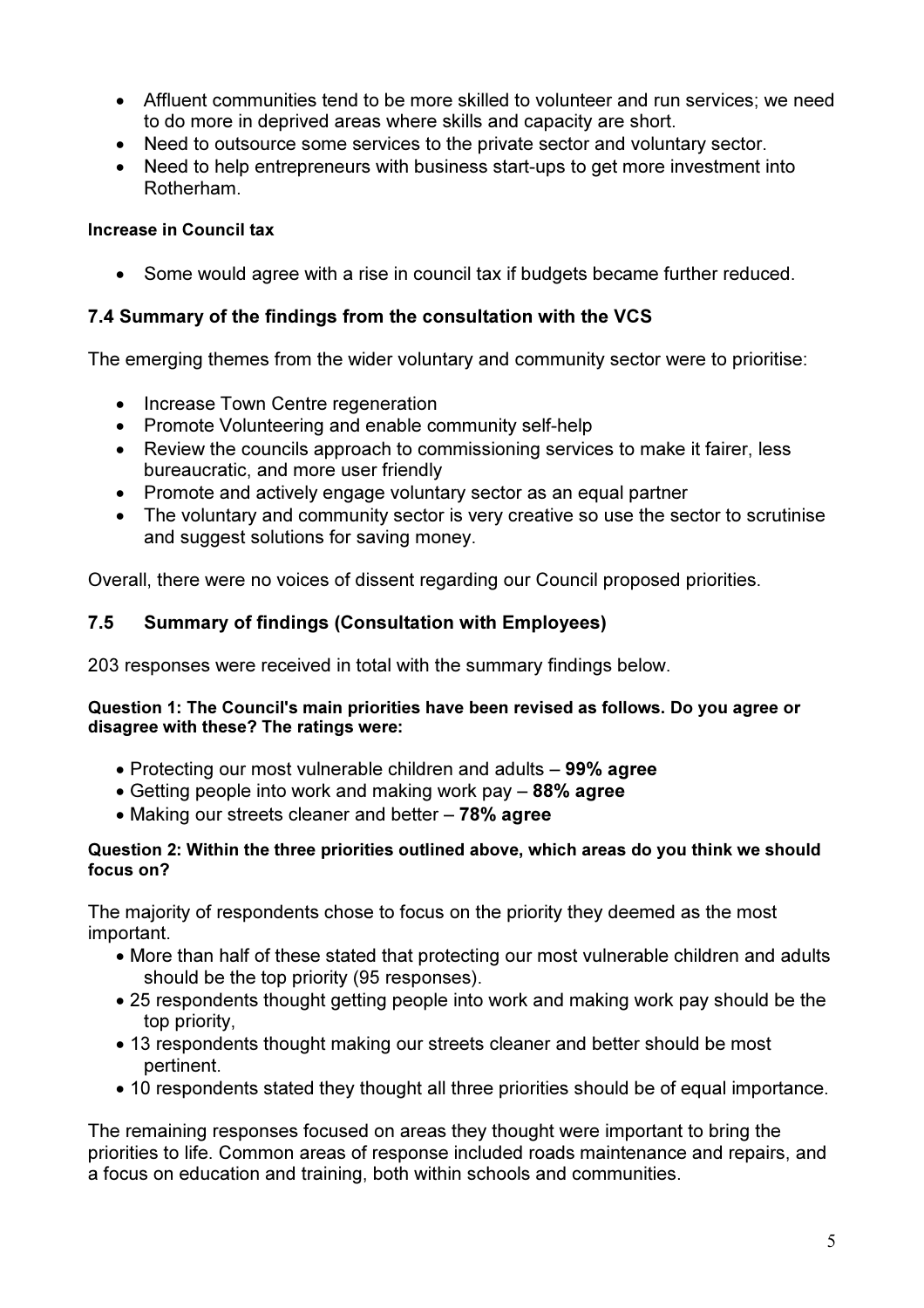Question 3: If you disagree with the priorities or would like to add to them please comment below:

- 4 respondents gave more information on the focus they thought was important for protecting vulnerable children and adults.
- 6 comments were around getting people into work.
- 20 comments were around making our streets cleaner and better.
- A further 20 comments received gave other ideas for priorities such as housing, customer services and education.

### Question 4: How can we support individuals, families and communities to help themselves?

• The main areas of focus included methods of educating and training the community, more community involvement and engagement initiatives to encourage communities to look after themselves in terms of street cleaning, signposting and making more support available in the first instance and more staff and visibility in the locality areas.

### Budget Savings Suggestions

The budget saving suggestion initiative was promoted at the same time as the employee consultation. The initiative was introduced by the previous Chief Executive and Leader a few years ago as an addition to the Employee Suggestion Scheme, and has been continued to be maintained. Since September 2014 we have received 28 suggestions – some examples of ideas received are:

- Claim VAT back for mileage this is being investigated and it is hoped can be implemented subject to HMRC requirements
- Change from electing by thirds to four-yearly cycle this has been previously considered and discounted
- Provide social workers with iPads this is already being addressed as part of CYPS work streams
- Review of sickness policy this is reviewed regularly as part of budget saving proposals, in conjunction with trade union representatives

Relevant officers are contacted for their views on the feasibility of implementing the suggestion and the responses are scrutinised by Phil Howe, Director of Human Resources. A response is then sent to the person who submitted the suggestion. Following this it is posted on the intranet page for others to see and add any further comments.

## 8. Finance

The costs of this consultation exercise have been approximately £500 which has been met from existing sources.

Officer time has been required to carry out the consultation utilising officers from a number of teams across the authority as part of a council wide approach.

### 9. Risks and Uncertainties

All consultation has inherent risks that impact on the findings for example: